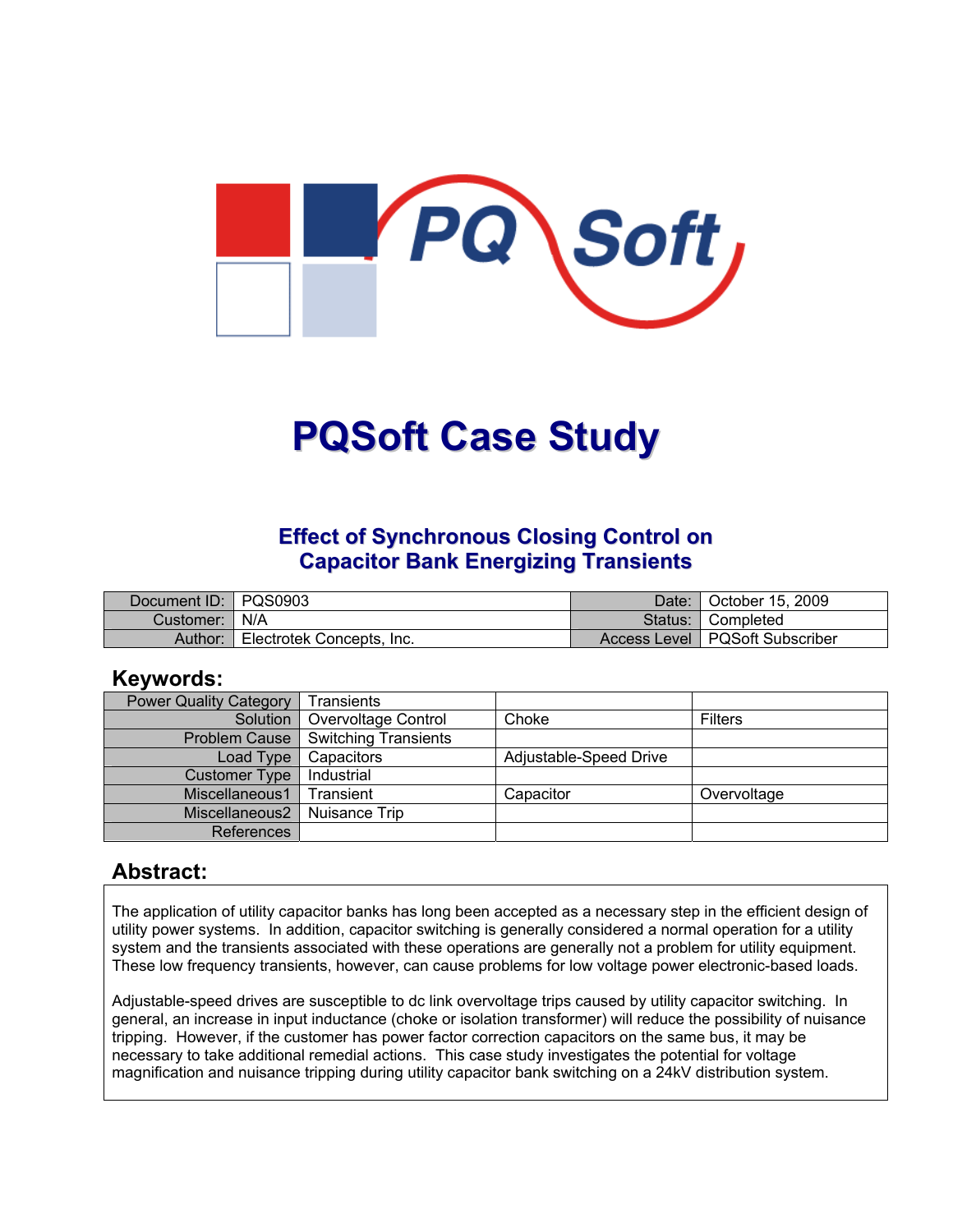## <span id="page-1-0"></span>**TABLE OF CONTENTS**

## **LIST OF FIGURES**

| Figure 3 - Customer's 480 Volt Bus Voltage during Capacitor Bank Energization5 |  |
|--------------------------------------------------------------------------------|--|
|                                                                                |  |
|                                                                                |  |
|                                                                                |  |
|                                                                                |  |
|                                                                                |  |

#### **RELATED STANDARDS**

IEEE Std. 1036-1992

#### **GLOSSARY AND ACRONYMS**

| ASD         | Adjustable-Speed Drive                     |
|-------------|--------------------------------------------|
| <b>PWM</b>  | <b>Pulse Width Modulation</b>              |
| <b>MOV</b>  | Metal Oxide Varistor                       |
| <b>TVSS</b> | <b>Transient Voltage Surge Suppressors</b> |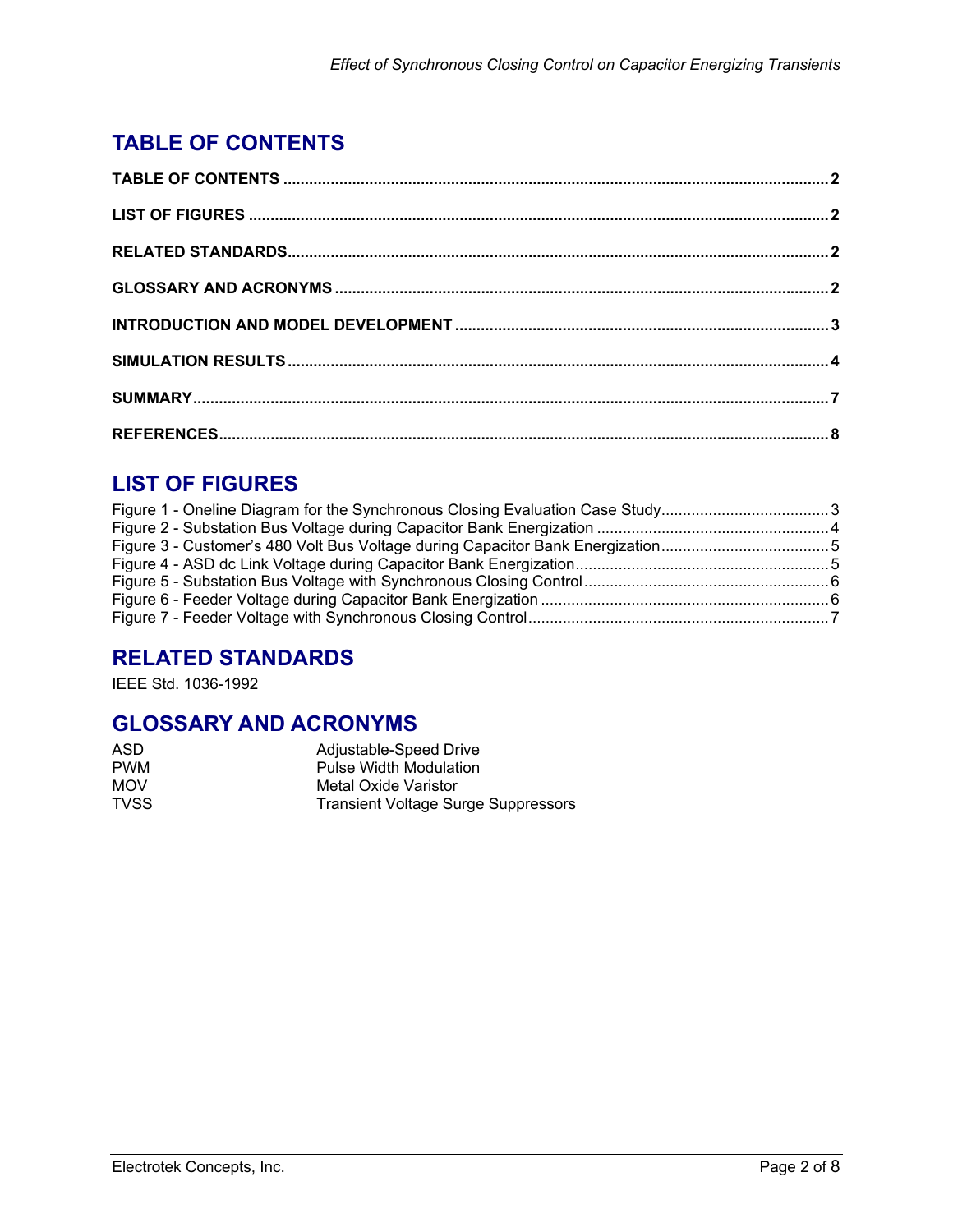## <span id="page-2-0"></span>**INTRODUCTION AND MODEL DEVELOPMENT**

Transient overvoltages and nuisance tripping of a customer's adjustable-speed drive during utility capacitor bank switching was studied for the system shown in [Figure 1.](#page-2-1) The case involved determining overvoltage transients during uncontrolled capacitor bank switching as well as an evaluation of the effectiveness of synchronous closing control. The accuracy of the system model was verified using threephase and single-line-to-ground fault currents and other steady-state quantities, such as capacitor bank rated current and voltage rise.

<span id="page-2-1"></span>

**Figure 1 - Oneline Diagram for the Synchronous Closing Evaluation Case Study**

A typical 10 hp customer adjustable-speed drive was included in the simulation model to determine the potential for nuisance tripping of the drive when a 1.8 MVAr, 25.56kV capacitor bank is switched at either the substation bus or at a location that is 2/3 of the feeder length. The energizing frequency for the 1.8 MVAr, 25.56kV distribution capacitor bank with a source strength of 68 MVA may be approximated using the following expression:

$$
f_s \approx f_{\text{system}} * \sqrt{\left(\frac{\text{MVA}_{\text{sc}}}{\text{MVA}r_{3\phi}}\right)} = 60 * \sqrt{\left(\frac{68}{1.8}\right)} = 369 \, \text{Hz}
$$

The steady-state voltage rise for this case may be approximated using the following expression:

$$
\Delta V = \left(\frac{M V A r_{3\phi}}{M V A_{sc}}\right) * 100 = \left(\frac{1.8}{68}\right) * 100 = 2.6\%
$$

A maximum voltage rise design limit of 3% would mean that the largest capacitor bank that can be switched at the substation for the studied circuit would be approximately 2 MVAr. Installation of a larger substation capacitor bank, such as 6 MVAr, would result in an excessive steady-state voltage rise (8.8%) and would likely require a circuit reconfiguration.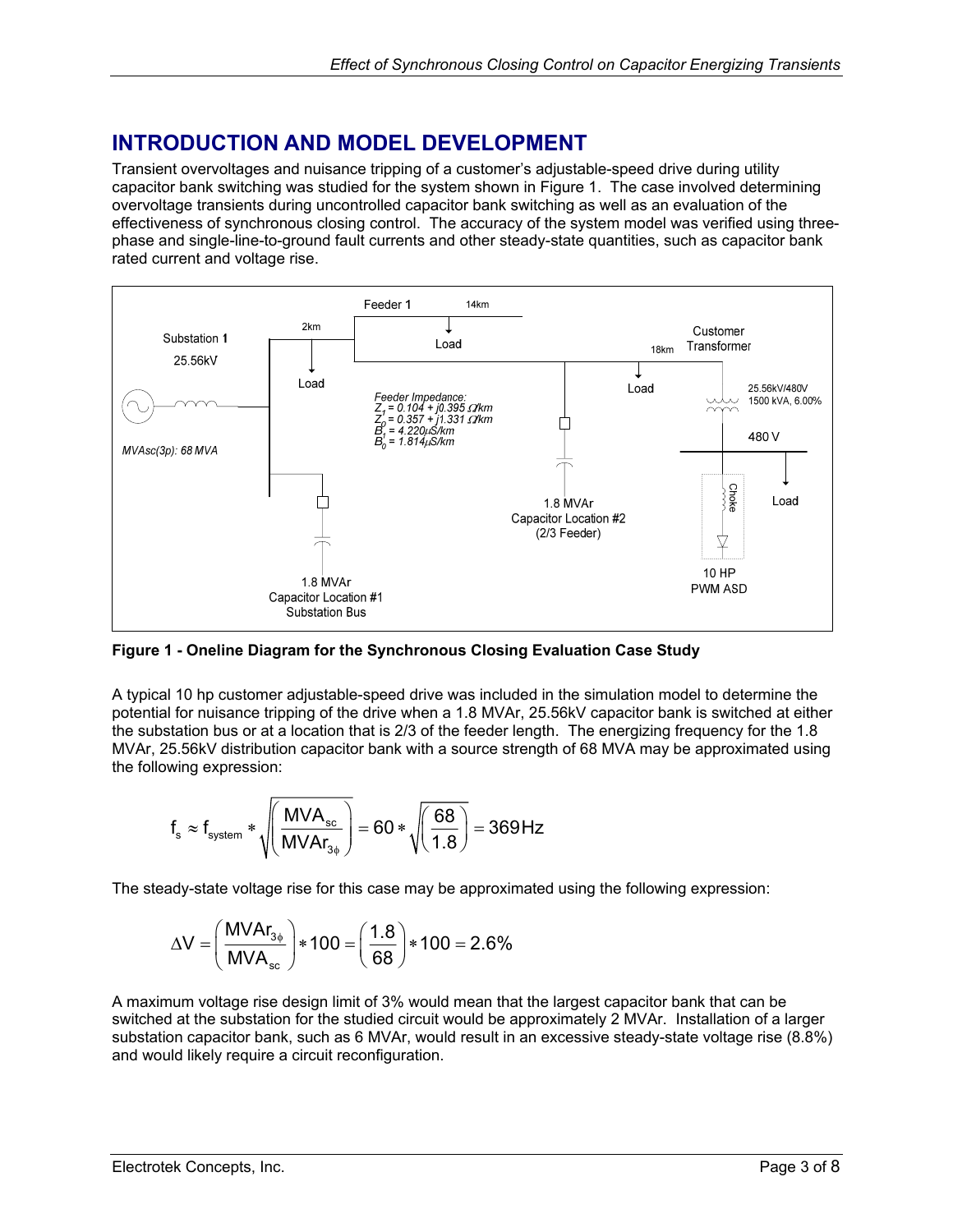#### <span id="page-3-0"></span>**SIMULATION RESULTS**

The effectiveness of synchronous closing control on the capacitor bank switch was evaluated in a series of cases that varied the timing error from an ideal voltage zero closing. Synchronous closing is independent contact closing of each phase near a voltage zero. Previous analysis has indicated that a closing consistency of ±1.0msec provides overvoltage control comparable to properly rated pre-insertion resistors. The success of a synchronous closing scheme is often determined by the ability to repeat the process under various (system and climate) conditions.

Simulation results are summarized in [Table 1.](#page-3-1) The maximum transient overvoltage (refer to [Figure 2\)](#page-3-2) at the 25.56kV bus when energizing the 1.8 MVAr capacitor bank at the substation bus was 1.26 per-unit. Typical overvoltage magnitude levels range from 1.1 to 1.5 per-unit for smaller substation and feeder capacitor banks. The maximum transient overvoltage (refer to [Figure 3\)](#page-4-1) at the customer's 480V bus was 1.09 per-unit. The resulting dc voltage on the 10 hp adjustable-speed drive in the customer facility was 665 volts (refer to [Figure 4\)](#page-4-2) which is lower than the assumed trip level of 780 volts, so it is assumed that the drive will not trip for this case.

| Case | Capacitor Bank<br>Location | Switching<br>Condition | Capacitor Bus<br>(per-unit) | 480 V Bus<br>(per-unit) | 10 HP Drive<br>(dc Volts) |
|------|----------------------------|------------------------|-----------------------------|-------------------------|---------------------------|
| A    | <b>Substation Bus</b>      | Peak Voltage           | 1.26                        | 1.09                    | 665                       |
| B    | <b>Substation Bus</b>      | $-1.0$ msec            | 1.03                        | 1.00                    | 651                       |
| C    | <b>Substation Bus</b>      | $+1.0$ msec            | 1.03                        | 1.01                    | 653                       |
|      |                            |                        |                             |                         |                           |
| D    | 2/3 Feeder Length          | Peak Voltage           | 1.32                        | 1.18                    | 699                       |
| Е    | 2/3 Feeder Length          | $-1.0$ msec            | 1.04                        | 1.01                    | 661                       |
| F    | 2/3 Feeder Length          | $+1.0$ msec            | 1.05                        | 1.03                    | 661                       |

<span id="page-3-1"></span>**Table 1 - Summary of Simulation Results for Synchronous Closing Evaluation** 

<span id="page-3-2"></span>

**Figure 2 - Substation Bus Voltage during Capacitor Bank Energization**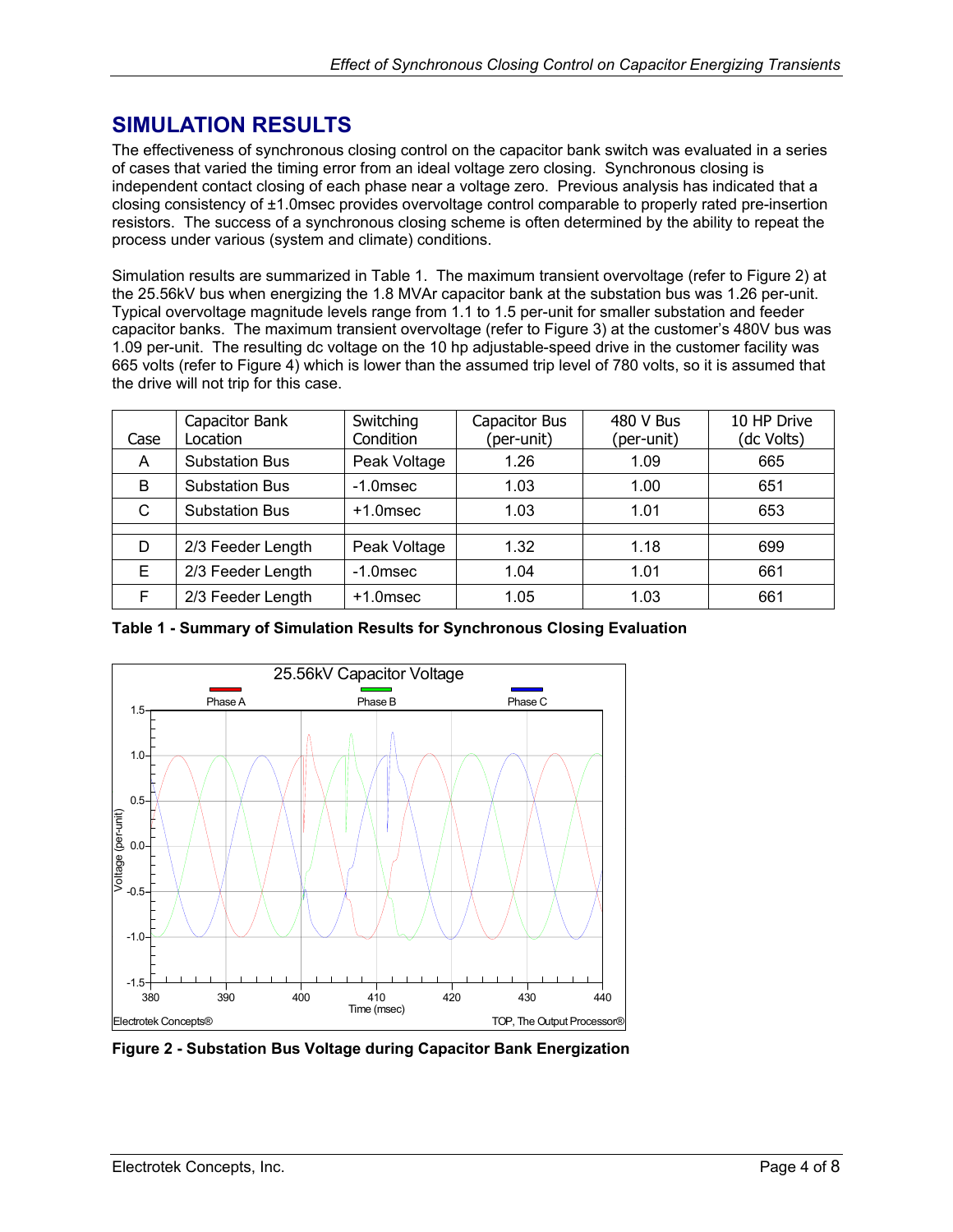<span id="page-4-1"></span><span id="page-4-0"></span>

**Figure 3 - Customer's 480 Volt Bus Voltage during Capacitor Bank Energization** 

<span id="page-4-2"></span>

**Figure 4 - ASD dc Link Voltage during Capacitor Bank Energization**

[Figure 5](#page-5-1) shows the resulting 25.56kV bus voltage for the worst-case synchronous closing control case with a +1.0msec error. The maximum transient overvoltage is reduced from 1.26 per-unit to 1.03 per-unit. The customer's 480 volt bus voltage is reduced from 1.09 per-unit to 1.01 per-unit and the dc voltage on the 10 hp adjustable-speed drive is reduced from 665 volts to 632 volts. The maximum transient overvoltage (refer to [Figure 6\)](#page-5-2) at the 25.56kV feeder location when energizing the 1.8 MVAr capacitor bank at 2/3 of the feeder length was 1.32 per-unit. The maximum transient overvoltage at the customer's 480V bus was 1.18 per-unit. The resulting dc voltage on the 10 hp adjustable-speed drive in the customer facility was 699 volts, which is lower than the assumed trip level of 780 volts, so it is assumed that the drive will not trip for this case.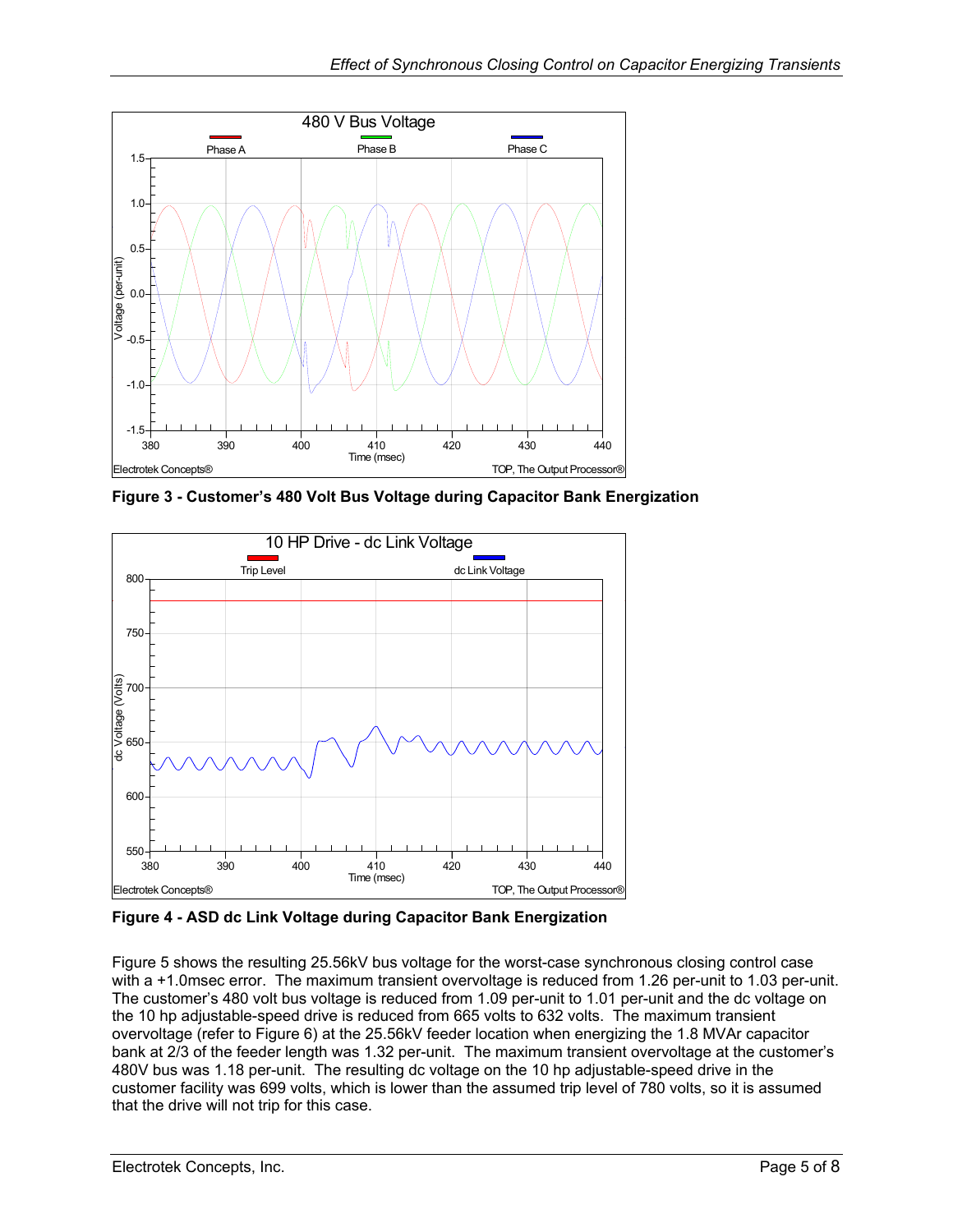<span id="page-5-1"></span><span id="page-5-0"></span>

**Figure 5 - Substation Bus Voltage with Synchronous Closing Control** 

<span id="page-5-2"></span>

**Figure 6 - Feeder Voltage during Capacitor Bank Energization** 

[Figure 7](#page-6-1) shows the resulting 25.56kV feeder voltage for the worst-case synchronous closing control case with a +1.0msec error. The maximum transient overvoltage is reduced from 1.32 per-unit to 1.05 per-unit. The customer's 480 volt bus voltage is reduced from 1.18 per-unit to 1.03 per-unit and the dc voltage on the 10 hp adjustable-speed drive is reduced from 699 volts to 661 volts.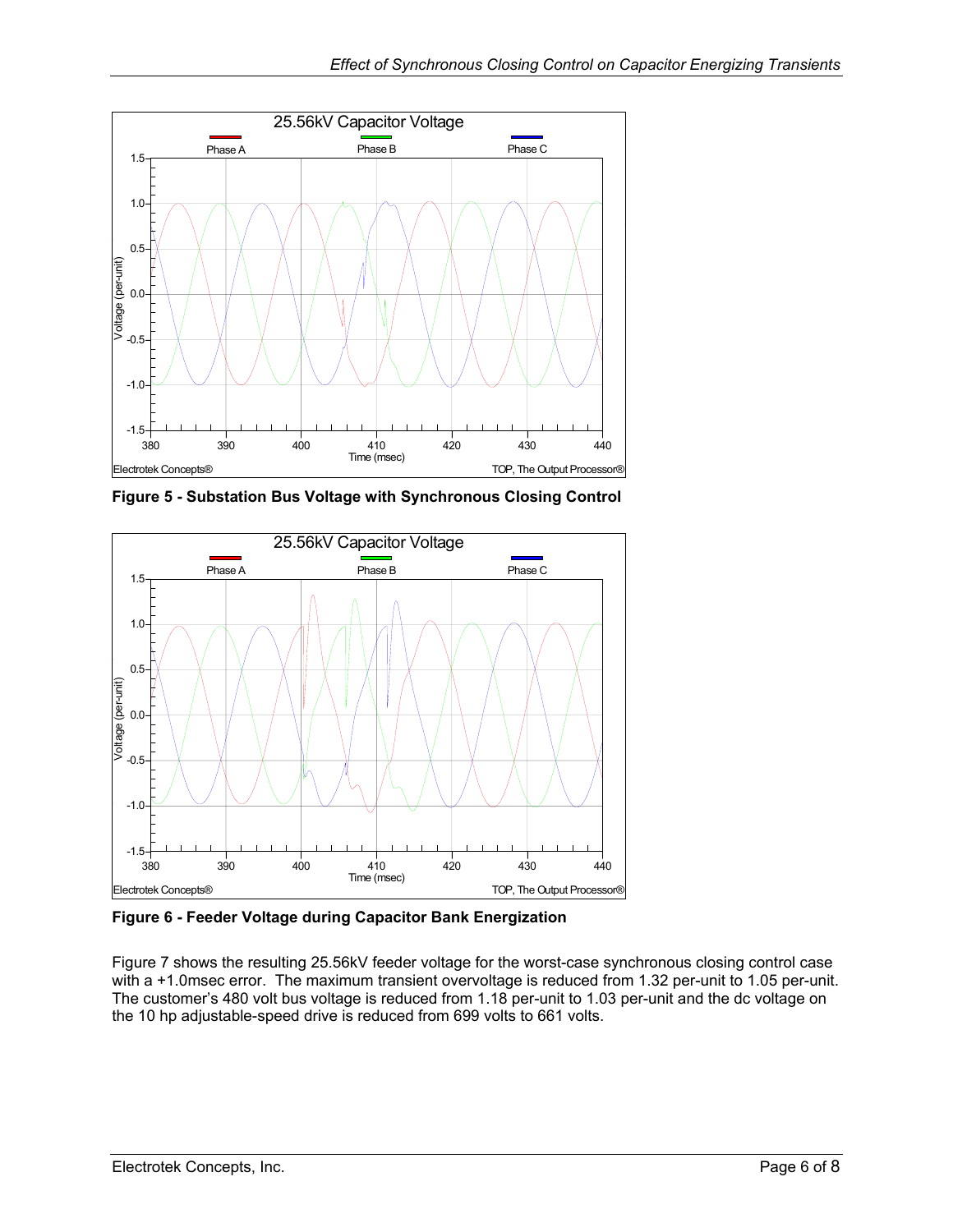<span id="page-6-1"></span><span id="page-6-0"></span>

**Figure 7 - Feeder Voltage with Synchronous Closing Control** 

#### **SUMMARY**

Observations and conclusions for this case study include:

- 1. The devices and equipment being applied on the power system are more sensitive to power quality variations than equipment applied in the past. New equipment includes microprocessorbased controls and power-electronic devices that are sensitive to many types of disturbances. Controls can be affected, resulting in nuisance tripping or misoperation as part of an important process, or actual device failure can occur.
- 2. Capacitor bank switch selection and configuration will generally depend on switch capabilities (e.g., short circuit interrupting and capacitance switching ratings), mitigation device selection (e.g., pre-insertion vs. synchronous closing), site considerations, and an economic evaluation.
- 3. Transient overvoltages at the substation bus and feeder capacitor bank location when energizing the 1.8 MVAr capacitor bank were 1.26 per-unit and 1.32 per-unit respectively. These values are well below arrester protective levels for the simulated system and the simulated adjustable-speed drive did not trip for both cases without and with synchronous closing control.
- 4. Transient overvoltages associated with energization of the 25.56kV capacitor bank can be reduced with the application of synchronous closing control. The resulting overvoltages at the substation bus and feeder capacitor bank location were 1.03 per-unit and 1.05 per-unit respectively. In addition, the resulting overvoltages at customer's 480 volt bus were also reduced, thereby significantly reducing the probability of localized customer problems due to sensitive equipment or low voltage power factor correction.
- 5. For the studied system, it is unlikely that the energization of a 1.8 MVAr capacitor bank at either the substation bus or feeder location will create transient overvoltages severe enough to cause problems for customer systems.